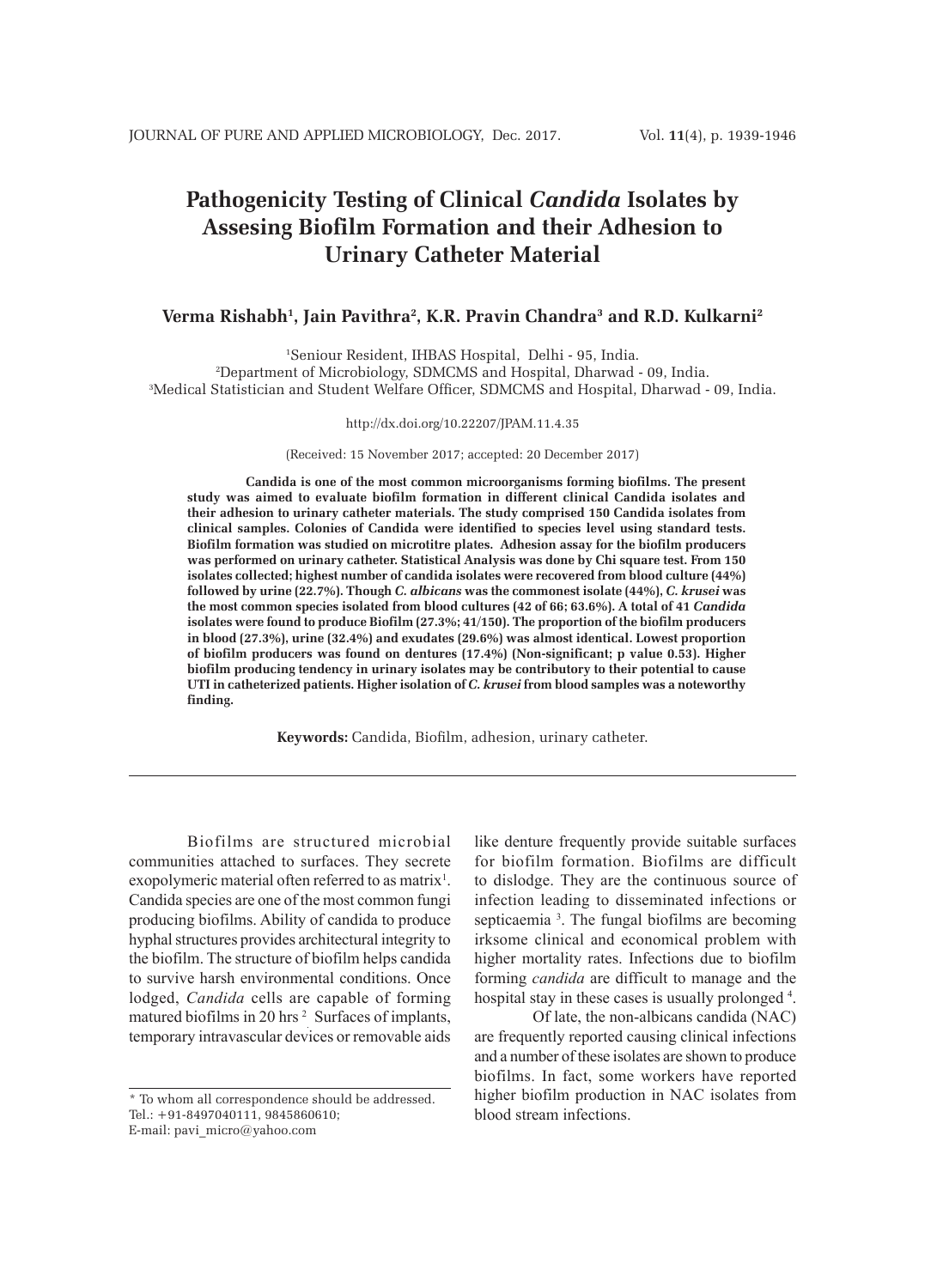#### **Aim and Objectives**

The present study was aimed at testing for two important factors influencing pathogenicity of candida isolates, i.e., identification of biofilm producers and adhesion to urinary catheter materials, with the following objectives.

- 1. Isolation and speciation of *Candida* isolates from clinical specimens.
- 2. Detection of biofilm producers among the clinical Candida isolates.
- 3. Evaluate adhesion of *Candida* isolates to urinary catheter material.
- 4. Comparison of the biofilm formation in both *C. albicans* and NAC *spp.* isolated from clinical specimens.

## **MATERIAL AND METHODS**

The study was begun after obtaining permission from the institutional ethical committee. We included 150 *Candida* species isolated from clinical samples received at Clinical Microbiology laboratory of our hospital, from November 2014 to November 2015. The *Candida* isolates were identified by standard methods including Gram's stain, germ tube test, chlamydospore formation; carbohydrate assimilation and temperature sensitivity test<sup>5</sup>. The speciated candida isolates were stored on Sabouraud's Dextrose Agar (SDA) slants at  $4 \, \degree$ C for further study. The identified *Candida* isolates were subjected to biofilm formation and adhesion tests. The pure isolates were subcultured on SDA (Hi Media, Mumbai) and a single colony was transferred to tubes having Sabouraud's Dextrose broth. The tubes were incubated in a shaking incubator at 37 ºC at 120 rpm for 18 hrs. Cells were harvested by centrifugation and washed thrice with sterile phosphate-buffered saline (PBS, pH: 7.2). The yeast cells were re-suspended in fresh buffer and standardized to a concentration of  $1 \times 10^7$  to  $1 \times 10^6$ cells/mL. Estimation of Biofilm formation in different *Candida* species.

Biofilm formation was studied on sterile, polystyrene; flat-bottom 96-well microtitre plates (Laxbro, India) using the method explained by Taff *et al.*, (2011) <sup>6</sup>.

#### **Incubation of** *Candida* **for biofilm formation**

Each well of the microtitre plate was filled with 100 µl of a standardized cell suspension

 $(10<sup>7</sup>$  cells/ml). The plate was incubated for 1.5 hours at  $37 \text{ °C}$  at  $75 \text{ rpm}$  to allow the yeast cells adhere to microtitre wells. A known biofilm producing *Candida albicans* isolate and a known biofilm negative *Candida albicans* isolate from our laboratory were used as positive and negative controls. With each test run, 100 µl of PBS was added to a well and 100 µl of SD broth were used as blank and media control respectively. After the incubation, the supernatant was carefully removed and the wells were gently washed two times with 200 µl of PBS to remove unbound cells. The washed wells were filled with 100  $\mu$ L SD broth, and the plates were incubated at 37°C in a Shaking incubator at 75 rpm. The SD broth was replaced with fresh medium two times a day and incubation was continued up to 48 hours. The isolates were tested in triplicate. All the inoculations and media replacements were done in a bio-safety cabinet Class 2 A 2.

## **Estimation of biofilm development by Crystal violet assay**

After the completion of incubation the wells were washed twice with 200  $\mu$ L of PBS and allowed to dry at room temperature for 45 minutes. The washed wells were stained with 100 µL of 0.4% crystal violet solution for 45 minutes. Each well was washed manually four times with 350  $\mu$ L of sterile distilled water to remove excess crystal violet. For de-staining 200 µL of 95% ethanol was added to the wells and plates were kept at room temperature for 45 minutes. 100 µL of solution from the wells was transferred to wells in a new microtitre plate. The optical density was measured at 600 nm (Tecan, Sunrise, Austria).

#### **Adhesion assay on the urinary catheter**

Adhesion assays were performed using a modification of the technique described by Uzunoglu *et al.*, (2014)<sup>7</sup>. Briefly, urinary catheter materials (PVC, RUCH, Germany) were cut to get several 1 cm pieces using sterile surgical blades inside the biosafety cabinet. The pieces were put in a Petri plate. The standardized *C. albicans* cell suspension in PBS ( $1 \times 10^6$  cells/mL) was added to each Petri plate to cover the pieces and incubated for 2 hours at 37 ºC to facilitate adhesion. After incubation, the pieces were gently washed twice with 5 mL PBS to remove the unadhered cells.

# **Counting of adhered** *Candida* **cells**

Washed catheter pieces were put in a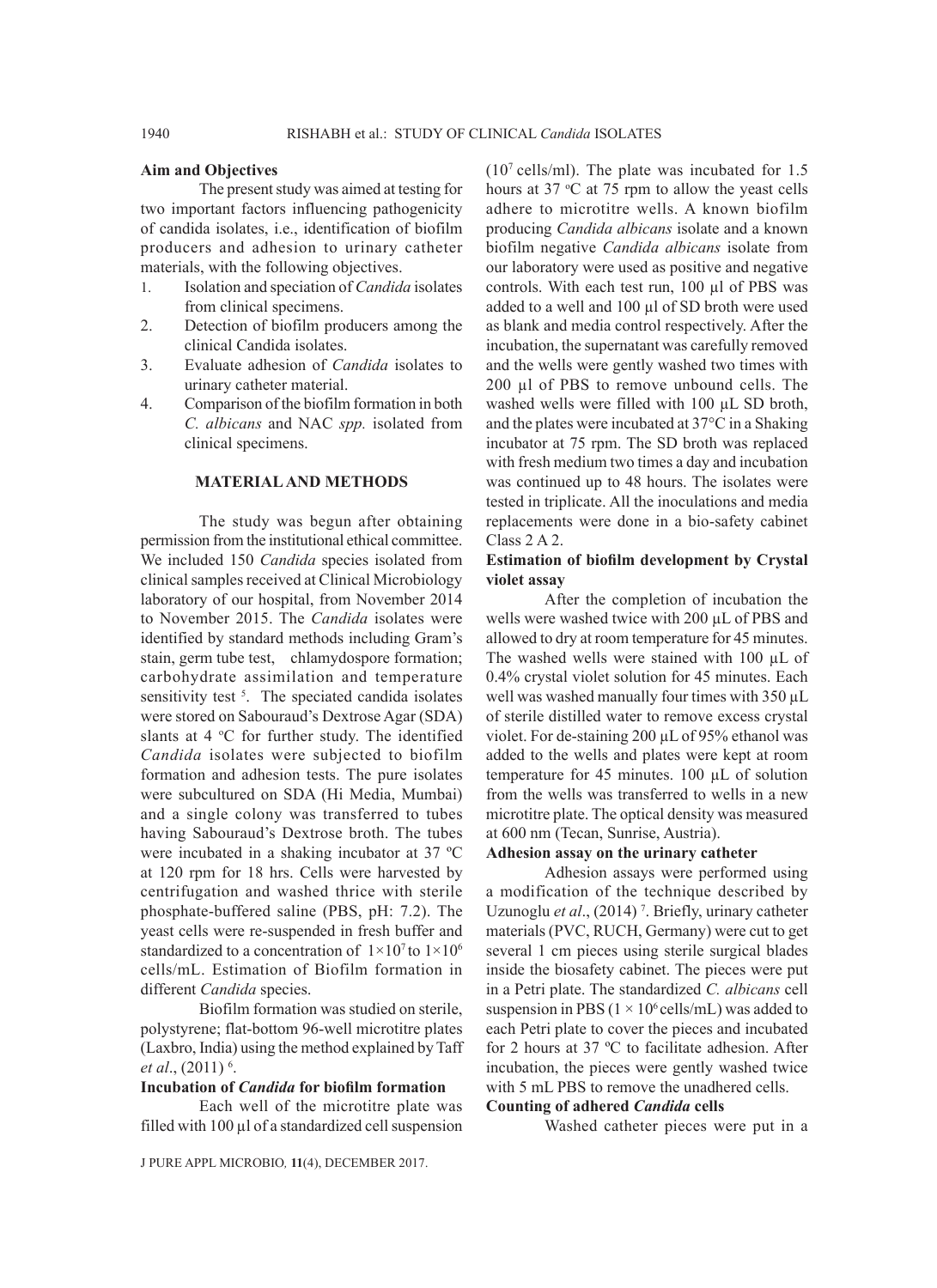sterile test tube consisting 5 ml normal saline and then were pulse agitated using a vortex mixer at the maximum speed for 30 seconds and left at room temperature for 5 minutes and 100 µl of the suspension was spread uniformly on SDA plates. The plates were incubated at  $37^{\circ}$ C for 24 hours and colonies were counted. The colony forming units (CFU) per millilitre for candida were calculated.

All the 41 biofilm producing candida isolates and 40 non-biofilm producers candida isolates were studied for adhesion to the urinary catheter material.

#### **Statistical Analysis**

Chi square test was used for statistical analysis to know the significance of test results.

#### **RESULTS**

# **Isolation of candida from clinical specimens with their speciation**

A total of 150 clinical candida isolates were recovered during in the study period. Table 1., shows sample wise distribution of the isolates. Of the 150 isolates 66 (44%) were *C. albicans* and 84 (56%) were NAC. Highest number of isolates were obtained from blood samples (44%) followed by urine samples (22.7%). Though overall isolation of NAC was higher than *C. albicans;* in all the samples except from blood, *C. albicans* isolation was higher compared to NAC. *C. krusei* (37.3%) was the commonest isolate among the NAC group and also from each sample type. The isolation of *C. krusei* from blood (36.7%), however, outnumbered the other sample groups. Other NAC species obtained were *C. tropicalis, C. guilliermondii, C. glabrata, C. parapsilosis, C. lusitaniae, C. kefyr* and *C. dubliniensis.*

Majority of the isolates in the present study were from blood (66/150) followed by 34 from urine, 27 from exudates and 23 from dentures. *C. krusei* was the commonest isolate from blood. Out of the 66 blood isolates 42 were *C. krusei* while *C. albicans* were 11. *C. albicans* was the commonest isolate from urine, exudates and dentures. *C. krusei* was the second common isolate in each sample type. A comparison of proportion of *C. albicans* and NAC isolation was done by Chi2 test. For blood the difference in the proportion was highly significant (Chi square is 24.79, p<0.001).

#### **Biofilm production**

The biofilm production by all the 150 isolates was assessed by the method described by Taff *et al.* (2011) <sup>6</sup>. As shown in Table 2. among total candida isolates, 41 (26.7%) showed biofilm production. Of 66 *C. albicans* isolates 20 produced biofilm (30.3%) as against 21 of the 84 (25%) NAC showing biofilm production. *C. krusei* (12/55; 21.8%) was the highest biofilm producer among the NAC isolates. *C. dublinensis, C. glabrata* and *C. kefyr* did not show biofilm production. *C. albicans* was the commonest biofilm producer from all the samples except blood. In urinary biofilm producers 7 of 11, from exudates 7 of 8 and from dentures, 3 of 4 were *C. albicans*. Thus, except for blood *C. albicans* outnumbered NAC in the biofilm producers. In blood, of 18 biofilm producers 10 were *C. krusei*.

The proportion of the biofilm producers in urine (11/34; 32.4%) and exudates (8/27; 29.6%) was almost identical followed by 27.3% blood isolates showing biofilm production. Lowest proportion of biofilm producers was found on dentures (17.4%). *C. albicans* isolates from exudates were more frequent biofilm producers (7/18; 38.9%) while for blood, *C. krusei* were more common in biofilm production.

On statistical analysis (Chi<sup>2</sup> test), there was no significant difference in percentage of biofilm producers among different clinical specimens ( $p=0.28$ ).

#### **Adhesion pattern in biofilm producing candida isolates**

All the 41 biofilm producing isolates were subjected to adhesion study<sup>7</sup>. The details are shown in Table 3, Graph 1. Both *C. albicans* and NAC showed adherence to urinary catheter material, the *C. albicans* isolates gave higher CFUs compared to NAC isolates. Species and sample wise prevalence of adhesion is shown in Table 3. There were no quantitative differences among different species on comparison of their CFUs except two *C. albicans* isolates from dentures showing strong adherence. Mean adhesion in all different clinical isolates was shown to be significant ( $p = 0.039$ ) by Kruskal Wali's test. However mean adhesion between the clinical groups compared by Mann-Whitney test was non significant.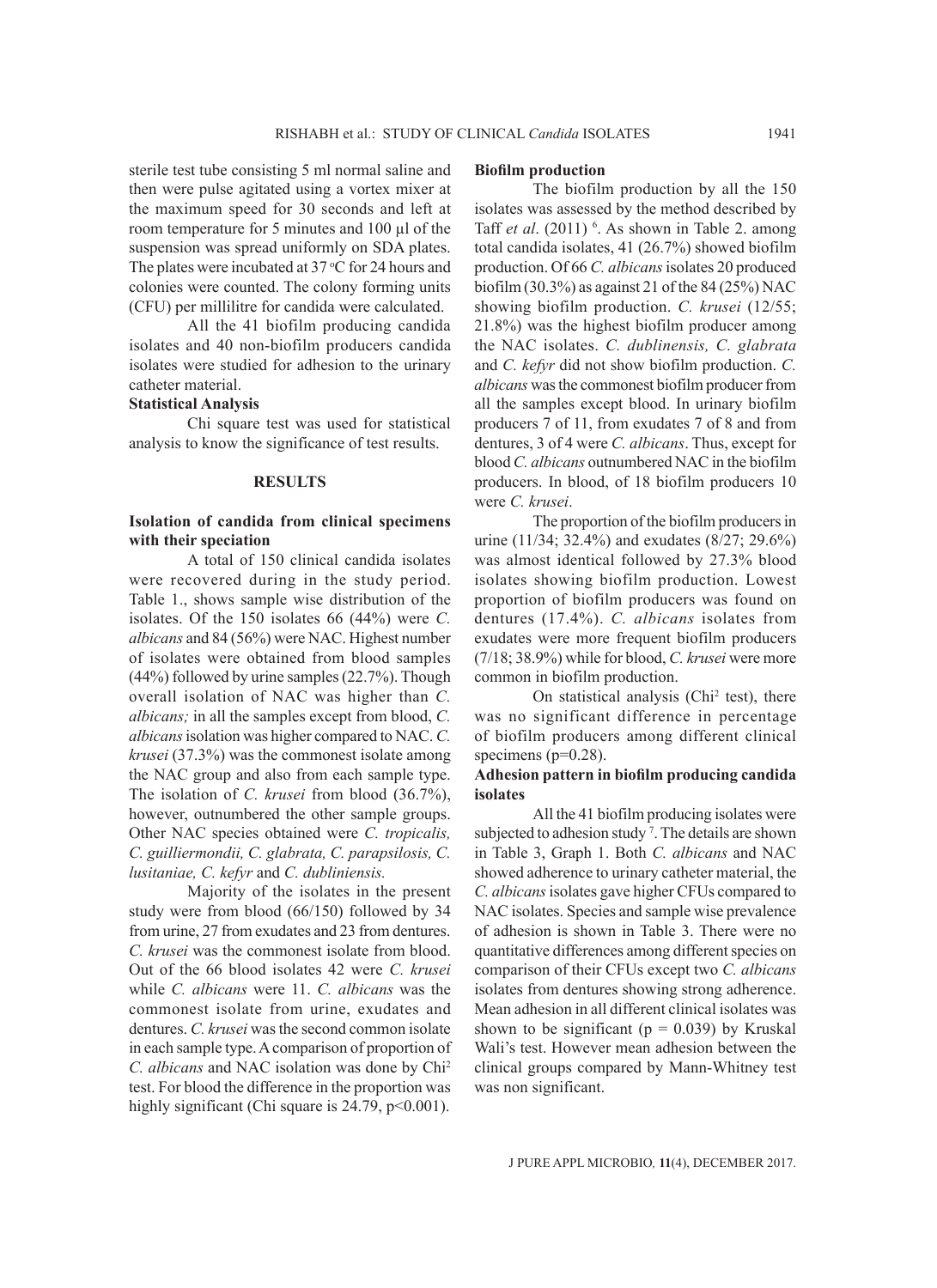## **Adhesion pattern in non-biofilm producing candida isolates**

## **DISCUSSION**

The results were further compared with the adhesion pattern of non-biofilm producing candida isolates. A total of 40 non-biofilm isolates were subjected to adhesion test (table 3). Only 6 of the 40 isolates showed adherence. Association of adherence to biofilm production in biofilm positive and biofilm negative isolates showed very high significance p value <  $0.00000$ .

Candida infections are gaining a lot of importance of late. *Candida albicans* was, so far, considered to be the pathogenic species and there was a tendency to neglect the non albicans isolates (NAC). The scenario is changing fast. Influenced by several predisposing factors like use of immunosuppressive agents, antibiotics and long term hospitalization etc. Candida infections

**Table 1.** Isolation of candida species from various clinical isolates biofilm producing and non biofilm producing

|              |                 |                         |                                |                         |                          |                               |                                              | NON CANDIDA ALBICANS SPECIES n (%)) |                                 |                   |                             |                 |
|--------------|-----------------|-------------------------|--------------------------------|-------------------------|--------------------------|-------------------------------|----------------------------------------------|-------------------------------------|---------------------------------|-------------------|-----------------------------|-----------------|
|              | No. of isolates | $C.$ albicans $(n(\%))$ | $species(n(\%))$<br><b>NAC</b> | C. albicans             | C. krusei                | C. parapsilosis               | C. tropicalis                                | C. guilliermondii                   | C. lusitaniae                   | C. kefyr          | C. glabrata                 | C. dubliniensis |
| <b>Blood</b> | 66              | 11<br>(16.6)            | 55<br>(83.3)<br>3)             | 11<br>(16.6)<br>6)      | 42<br>(63.6)<br>3)       | $\overline{c}$<br>(3.0)<br>3) | 4<br>(6.0)<br>6)                             | 3<br>(4.54)                         | 1<br>(1.5)<br>1)                | 1<br>(1.5)<br>1)  | $\frac{2}{(3.03)}$          | $\bf{0}$        |
| Exudat<br>e  | 34              | 18<br>(52.9)<br>4)      | 9<br>(26.4)<br>7)              | 18<br>(52.9)<br>$^{4)}$ | 6<br>(17.6)<br>4)        | $\bf{0}$                      | 2<br>(5.8)<br>8)                             | $\bf{0}$                            | $\overline{0}$                  | $\theta$          | $\mathbf{0}$                | (2.94)          |
| Urine        | 27              | 25<br>(92.5)<br>9)      | 9<br>(33.3)<br>3)              | 25<br>(92.5)<br>9)      | $\overline{2}$<br>(7.40) | 1<br>(3.7)<br>(0)             | $\overline{2}$<br>(7.4)<br>$\left( 0\right)$ | (3.70)                              | 1<br>(3.7)<br>$\left( 0\right)$ | 1<br>(3.7)<br>(0) | 1(3.7)<br>$\left( 0\right)$ | $\bf{0}$        |
| Dentur<br>es | 23              | 12<br>(52.1)<br>7)      | 11<br>(47.8)<br>2)             | 12<br>52.17             | 5<br>(21.7)<br>3)        | $\mathbf{0}$                  | $\bf{0}$                                     | 3<br>(13.0)<br>4)                   | 1<br>(4.3)<br>4)                | $\theta$          | 2<br>(8.69)                 | $\bf{0}$        |
|              | 15<br>$\bf{0}$  | 66                      | 84                             | 66                      | 55                       | 3                             | 8                                            | 7                                   | 3                               | 2                 | 5                           | $\mathbf{1}$    |

**Table 2.** Biofilm producers among the clinical isolates

| Candida group | <b>Species</b>                     | <b>BLO</b><br>OD | <b>EXUDA</b><br>TЕ | URI<br>NE | <b>DENTU</b><br><b>RES</b> | TOT<br>AL     |
|---------------|------------------------------------|------------------|--------------------|-----------|----------------------------|---------------|
| C. albicans   | C. albicans                        | 2                |                    |           | 3                          | 19            |
|               | C. krusei                          | 10               |                    |           | $\theta$                   | 12            |
|               | C. parapsilosis                    | 2                | $\Omega$           |           | $\Omega$                   | 3             |
|               | C. tropicalis                      |                  | $\Omega$           |           | $\Omega$                   | 3             |
| Non Albicans  | $\overline{C}$ .<br>guilliermondii | $\Omega$         | $\Omega$           |           | $\theta$                   |               |
| Candida       | C. lusitaniae                      |                  | $\Omega$           | $\Omega$  |                            | $\mathcal{D}$ |
|               | C. kefyr                           |                  | $\Omega$           | $\Omega$  | $\Omega$                   |               |
|               | C. glabrata                        |                  | $\Omega$           | $\Omega$  | $\theta$                   | $\Omega$      |
|               | C. dubliniensis                    | $\Omega$         | $\Omega$           | $\Omega$  | $\Omega$                   | $\Omega$      |
|               |                                    | 18               | 8                  |           |                            |               |

J PURE APPL MICROBIO*,* **11**(4), DECEMBER 2017.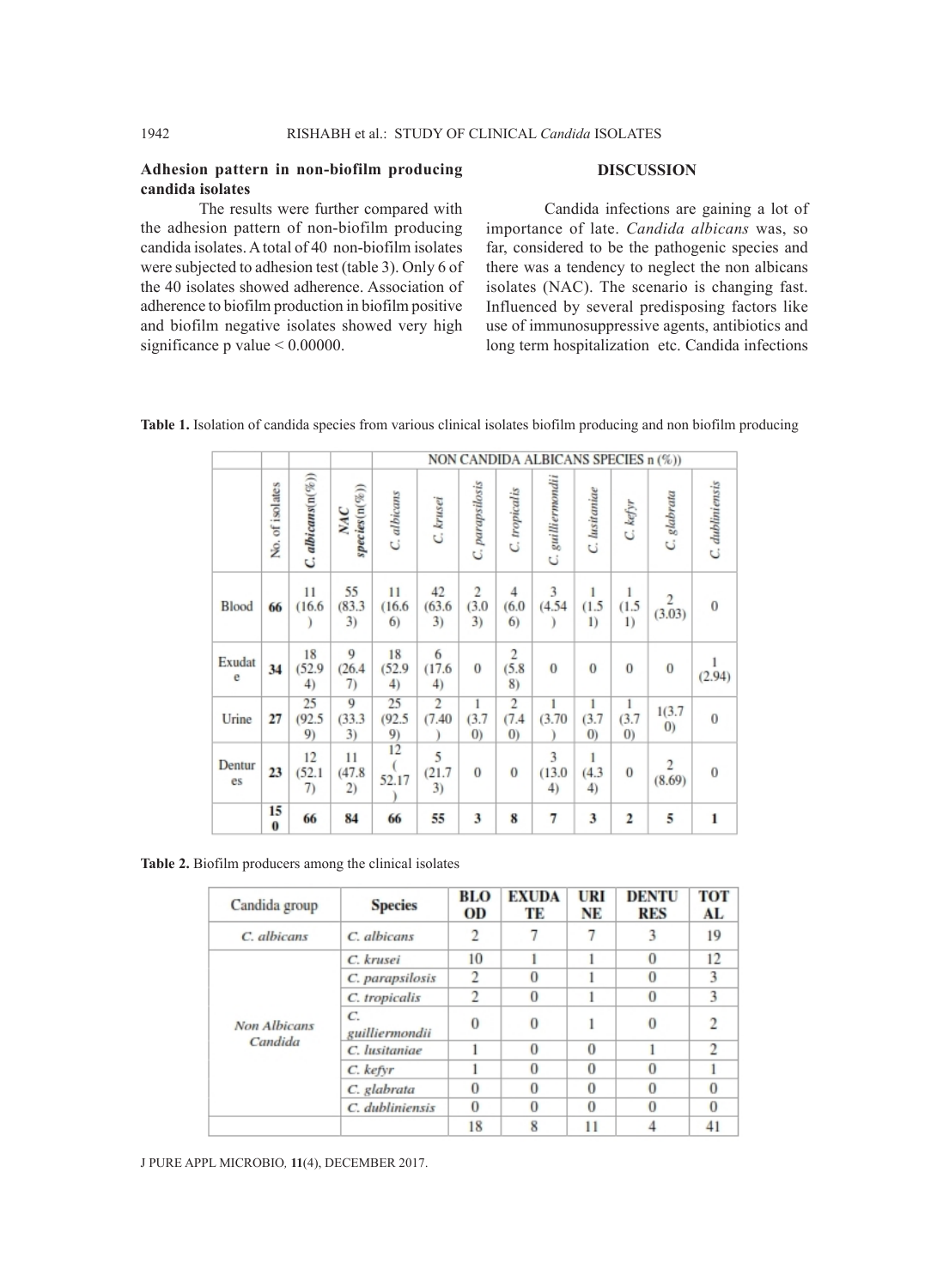have become frequent <sup>8,9,10</sup>. Among the virulence factors, biofilm production is considered as an important virulence attribute <sup>11</sup>. The present study was conducted to speciate candida isolates from clinical specimens and to study their adherence to urinary catheter material and also to test the isolates for biofilm production. The study was conducted at Department of Microbiology, SDM College of Medical Sciences and Hospital, Dharwad from November 2014 to November 2015. A total of 150 candida isolates from blood, urine, exudates and

**Table 3.** Adhesion pattern in biofilm producing candida isolates

|                       | <b>Biofilm</b><br>positive<br>isolates<br>41 | <b>Biofilm</b><br>negative<br>isolates<br>40 |
|-----------------------|----------------------------------------------|----------------------------------------------|
| <b>Adherance seen</b> | 37                                           | 6                                            |
| No adherence<br>seen  | Λ                                            | 34                                           |

denture surfaces were speciated (Table 1). NAC (56%) outnumbered *C. albicans* (44%) and a total of 8 different NAC species were encountered in this work*. C. krusei* was the commonest NAC isolate and was the predominant isolate from blood. Except *C. krusei*, all the other seven isolates tallied in single figure.

Candida isolates from blood should not be neglected and dismissed as contaminants <sup>12</sup>. Frequent isolation of *C. krusei*, especially from neonatal samples, was alarming. We, therefore, did environmental sampling of neonatology unit. Samples from hands of neonatology staff were also collected (Data not shown). However, none of these samples yielded candida species. Vinitha and Mamata (2011), showed *C. krusei* as the most prevalent NAC isolate (60. 36%) <sup>10</sup>. Similarly studies from Mujika *et al*., 2004 showed prevalence of *C. krusei* from respiratory tract samples 13. *C. krusei*, though less virulent, is recognized for its fluconazole resistance  $14$ . In all the samples other than blood *C. albicans* were proportionally higher



Adhesion (CFU/ml)

**Graph 1.** Adhesion pattern in biofilm producing candida isolates

J PURE APPL MICROBIO*,* **11**(4), DECEMBER 2017.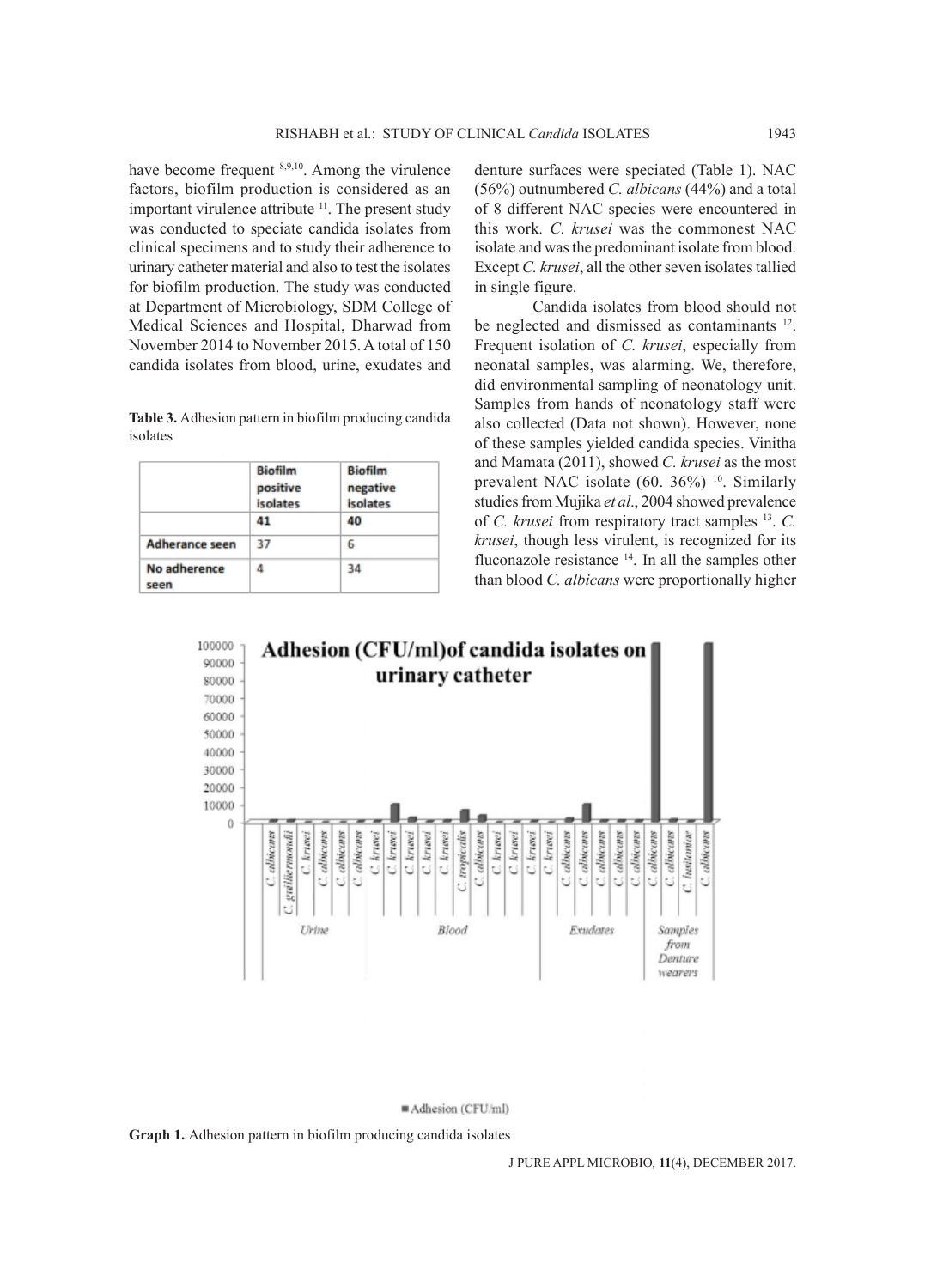than NAC. Except for blood the comparison of proportion of *C. albicans* and NAC was non significant for all the samples. For blood the difference was highly significant ( $p < 0.006$ ).

We observed high candida isolation from newborns rather than from other age groups. Wadile and Bhate (2015) showed isolation of *candida* in 32.26% of neonatal septicemia cases among which NAC accounted for 35% 15. Juyal *et al*. (2013) found 80.30% NAC species in neonatal candidemia, where *C. parapsilosis* (25.0%) and *C. tropicalis* (21.97%) were the most predominant species <sup>16</sup>. The prevalence of NAC species could be dependent upon geographical area and type of clinical specimen. During our previous work we had speciated 534 candida isolates from oral cavity and found *C. guilliermondii* as the second common isolate 17. Geographical variations in the distribution of candida species have been described. It is also reported that a species preponderant in a geographical area may subsequently be replaced by other species <sup>2</sup>. The increased number of NAC isolation and high prevalence of *C. krusei* in the present study suggests the need for speciation of clinical candida isolates.

All the isolates were tested for biofilm production by tissue culture plate method (TCP). Biofilm producing isolates were marginally higher in *C. albicans* group. Out of 42 *C. krusei* from blood 10 showed biofilm production. Biofilm producing ability is an important virulence attributes. Biofilm formation is known to be the important virulence factor in the infection process <sup>18</sup>. Among the 150 candida isolates of our study 41 were positive for biofilm production (26.7%). In the studies done by Mohandas and Ballal ., 2007 and 2011 they showed 50 and 60% of the isolates being biofilm producers respectively <sup>10,</sup> 19. Udayalaxmi *et al*., (2014), showed that 70% of the isolates produced biofilm  $20$ . In our study, the proportion of the biofilm producers in urine and exudates was almost identical (urine – 29.4% and exudates – 29.6%) followed by blood giving 27.3% biofilm producers. Lowest proportion of biofilm producers was found on dentures (17.4%). The exudates samples obtained were commonly from in association with various intravenous tubes like endotracheal tubes etc. Similarly a few studies claim that some isolates are more prone to adhere and form biofilm depending on their isolation

site (Shin *et al*., 2002; Hasan *et al*., 2009; Silva *et al*., 2010a, 2011; Mohandas and Ballal, 2011). In a study done at Manipal, India by Mohandas and Ballal (2011).,*C. albicans* isolates recovered from blood exhibited lower percentage of biofilm positivity. In the study of done by Udayalaxmi *et al*, (2014), biofilm production was more in candida isolated from urine samples in comparison to vaginal isolates $20$ .

Except for 5 samples from dentures none of the other samples gave mixed candida growth.

The samples, isolates and their biofilm forming ability were statistically analyzed. However, there was no significant relationship between these factors.

Adhesion is an important attributes of pathogenicity of candida. Adhesion facilitates colonization which is the initial step for most pathogens proceeding to clinical infections. The materials of artificial devices could be critical factor in deciding the success of colonization. Adhesion on the surface is the initial event in Biofilm formation 22 .However, the materials of artificial devices could be critical factor in deciding the colonization 23. We, therefore, studied adhesion in all the 41 biofilm producers recovered in the study. We also subjected 40 biofilm negative isolates with specimen-wise matching numbers for adhesion.

Urinary catheters are one of the most common devices related to candida infections 24, 25. As this is a routine device used in the management of various conditions, we chose urinary catheter material to study adherence. The catheters used were made of PVC, RUCH, Germany. Of the 41 biofilm producers 37 isolates showed adherence where CFUs ranged from 20 to  $10<sup>5</sup>$  per ml. The highest number of CFU of  $10<sup>5</sup>$ , was seen in two *C. albicans* isolates from dentures. The maximum CFUs yielded by biofilm producers were 105 /ml whereas for non biofilm producers the maximum CFU number was only  $10<sup>2</sup>/ml$ . Only six of the 40 non biofilm producers tested showed adherence.

Though adhesion is facilitated by biofilm production, several other factors including zeta potential, contact angle, mucin, other bacteria in the niche and hydrophobicity play important role in adhesion 26, 18. Studies by Tamura and Gasparetto (2003) showed adherence of *C. albicans* was significantly greater than *C. parapsilosis* on latex,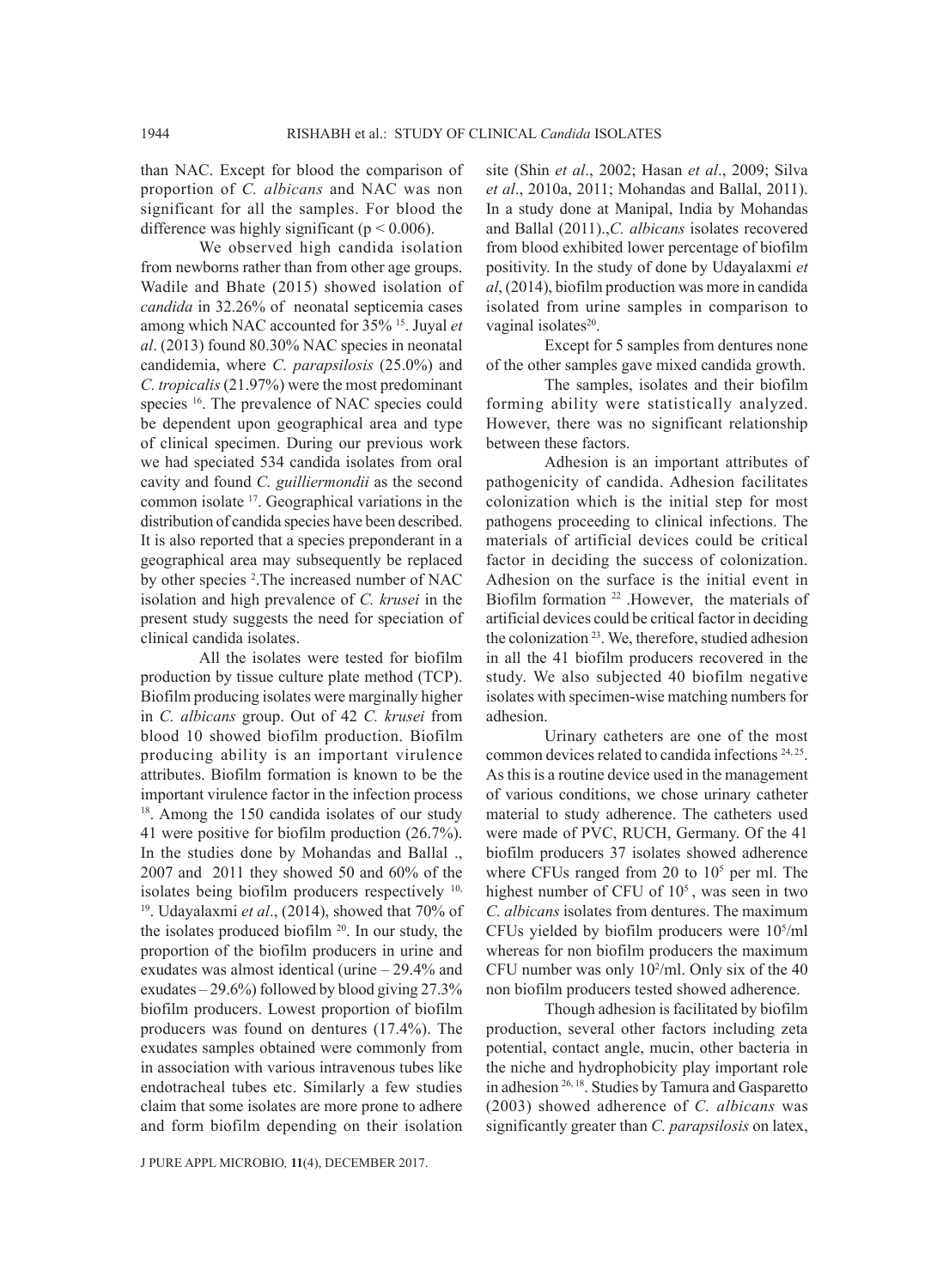but it was comparable on silicon<sup>23</sup>. Catheter related candidemia, age related candida infections, etc. are increasing in recent years 1, 8, 9, 10, 13. Literature suggests that, almost invariably, an implanted device such as an intravascular or urinary catheter or endotracheal tube, is associated with candida infections and a biofilm can be detected on the surface of these device <sup>20, 24, 25</sup>. Present study didn't reveal any significant association between in biofilm production of the isolates and the clinical samples from which they were coming. Though, adherence to the urinary catheter and biofilm forming ability significantly co-existed, there was no significant difference in adherence between the different candida species observed.

# **REFERENCES**

- 1. D'Antonio D, Romano F, Pontieri E, Fioritoni G, Caracciolo C, Bianchini S, Olioso P, Staniscia T, Sferra R, Boccia S, Vetuschi A, Federico G, Gaudio E, Carruba G. Catheter-related candidemia caused by Candida lipolytica in a patient receiving allogeneic bone marrow transplantation. *J Clin Microbiol.* 2002; **40**(4):1381-6.
- 2. Guinea J. Global trends in the distribution of Candida species causing candidemia. *Clin Microbiol Infect.* 2014; **20**(6):5-10.
- 3. Shin JH, Kee SJ, Shin MG, Kim SH, Shin DH, Lee SK, Suh SP, Ryang DW. Biofilm production by isolates of Candida species recovered from nonneutropenic patients: c o m p a r i s o n o f b l o o d s t r e a m isolates with isolates from other sources. *J Clin Microbiol.* 2002; **40**(4):1244-8.
- 4. Ramage G, Mowat E, Jones B, Williams C, Lopez-Ribot J. Our current understanding of fungal biofilms. *Crit Rev Microbiol.* 2009; **35**:340 – 55.
- 5. Larone DH., Medically Important Fungi: A Guide to Identification, 4<sup>th</sup> Edition ASM. Washington D.C. 2002.
- 6. Taff HT, Nett JE, Andes DR. Comparative analysis of Candida biofilm quantization assays. *Med Mycol.* 2012; **50**(2):214-8.
- 7. Uzunoglu E,Yildirim Bicer AZ, Dolapci I, Dogan A. Biofilm-forming ability and adherence to poly-(methyl-ethacrylate) acrylic resin materials of oral Candida albicans strains isolated from HIV positive subjects. *J Adv Prosthodont.* 2014; **6**(1):30-4.
- 8. Ramage G, VandeWalle K, Wickes BL, López-

Ribot JL. Biofilm formation by Candida dubiliensis. *J Clin Microbiol.* 2001; **39**:3234–40.

- 9. Mohan das V, Ballal M. Proteinase and phospholipase activity as virulence factors in Candida species isolated from blood. *Rev Iberoam Micol.* 2008; **25**(4):208-10.
- 10. Mohandas V, Ballal M. Distribution of Candida species in different clinical samples and their virulence: \_biofilm \_formation, proteinase and phospholipase production: a study on hospitalized patients in southern India. *J Glob Infect Dis.* 2011; **3**(1):4-8.
- 11. Hasan F, Xess I, Wang X, Jain N, Fries BC. Biofilm formation in clinical Candida isolates and its association with virulence. *Microbes Infect.* 2009; **11**:753–61.
- 12. Bhatt M, Sarangi G, Paty BP, Mohapatra D, Chayani N, Mahapatra A, Das P, Sahoo D. Biofilm as virulence marker in Candida species in Nosocomial blood streaminfection and its correlation with antifungal resistance. *Indian J Med Microbiol.* 2015; **33**: 112-4.
- 13. Mujika MT, Finquelievich JL, Jewtuchowicz V, Iovannitti CA. Prevalence of Candida albicans and Candida non-albicans in clinical samples during 1999-2001. *Rev Argent Microbiol.* 2004; **36**:107–12.
- 14. Krcmery V, Barnes AJ. Non-albicans Candida spp. causing fungaemia: pathogenicity and antifungal resistance. *J Hosp Infect.* 2002; **50**(4):243-60.
- 15. Wadile RG, Bhate VM. Study\_of\_clinical\_spectrum\_and\_risk factors of neonatal candidemia. *Indian J Pathol Microbiol.* 2015; **58**(4):472-4.
- 16. Juyal D, Sharma M, Pal S, Rathaur VK, Sharma N. Emergence of non-albicans Candida species in neonatal candidemia. N Am J Med Sci. 2013; **5**(9):541-5.
- 17. Jain PA, Kulkarni RD, Ajantha GS, Shubhada C. A comparative evaluation of oral candida carriage in HIV-infected individuals and HIV seronegative healthy individuals in North Karnataka. *J Biosci Tech.* 2011; **2**: 232–7.
- 18. Silva-Dias A, Miranda IM, Branco J, Monteiro-Soares M, Pina-Vaz C, Rodrigues AG. Adhesion, biofilm formation, cell surface hydrophobicity, and antifungal planktonic susceptibility: relationship among Candida spp. *Front Microbiol.* 2015: **12**;6:205. doi: 10.3389/ fmicb.2015.00205.
- 19. Vinitha M, Mamata B. Biofilm as Virulence Marker in Candida Isolated from Blood. *World J Med Sci.* 2007; **2**: 46-48.
- 20. Udayalaxmi, Jacob S, D'Souza D. Comparison

J PURE APPL MICROBIO*,* **11**(4), DECEMBER 2017.